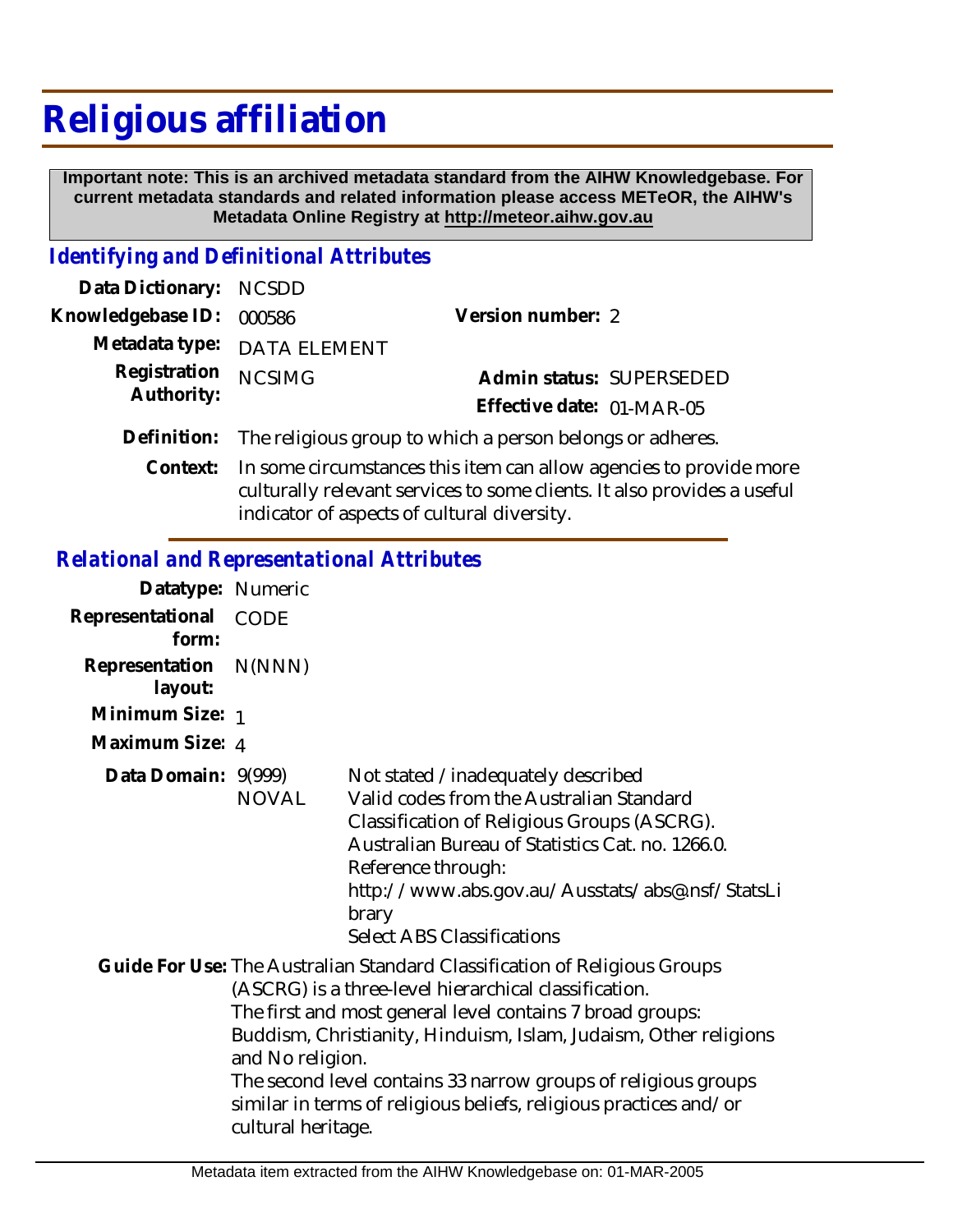The third and most detailed level contains 107 religious groups. Wherever possible, data should be collected, classified and stored at the most detailed level of the classification. This allows the greatest flexibility for the output of data, enables more detailed and complex analyses, facilitates comparisons with previous data using different classifications, and preserves information that may prove historically useful.

Responses provided in statistical and administrative collections do not always relate directly to classification categories. A coding index is therefore provided in the ABS publication of the ASCRG. This acts as a link between responses and the classification, enabling responses to be assigned accurately and quickly to the appropriate category of the classification.

Code 9(999) Not stated /inadequately described, is not for use on primary collection forms. It is primarily for use in administrative collections when transferring data from data sets where the item has not been collected.

**Verification Rules:**.

Collection Methods: It is essential that where this question is asked, it be clearly marked as optional.

The following question is recommended.

Q1. What is your / the person's / (name)'s religion? (Answering this question is OPTIONAL.)

For example, Salvation Army, Hinduism, Judaism or Humanism. If no religion, mark last option.

Catholic (not Eastern Churches)

Anglican (Church of England)

Uniting Church

Presbyterian

Greek Orthodox

Baptist

**Lutheran** Islam

Buddhism

Other - please specify:.......

No religion

While agencies are encouraged to use the recommended question described above, it is acknowledged that this is not always possible in practice. For example, where the data collection is a by-product of the provision of a health or community service, the information may be ascertained using different means. However, the recommended question should be used wherever practically possible.

**Related metadata:** supersedes previous data element Religious affiliation version 1